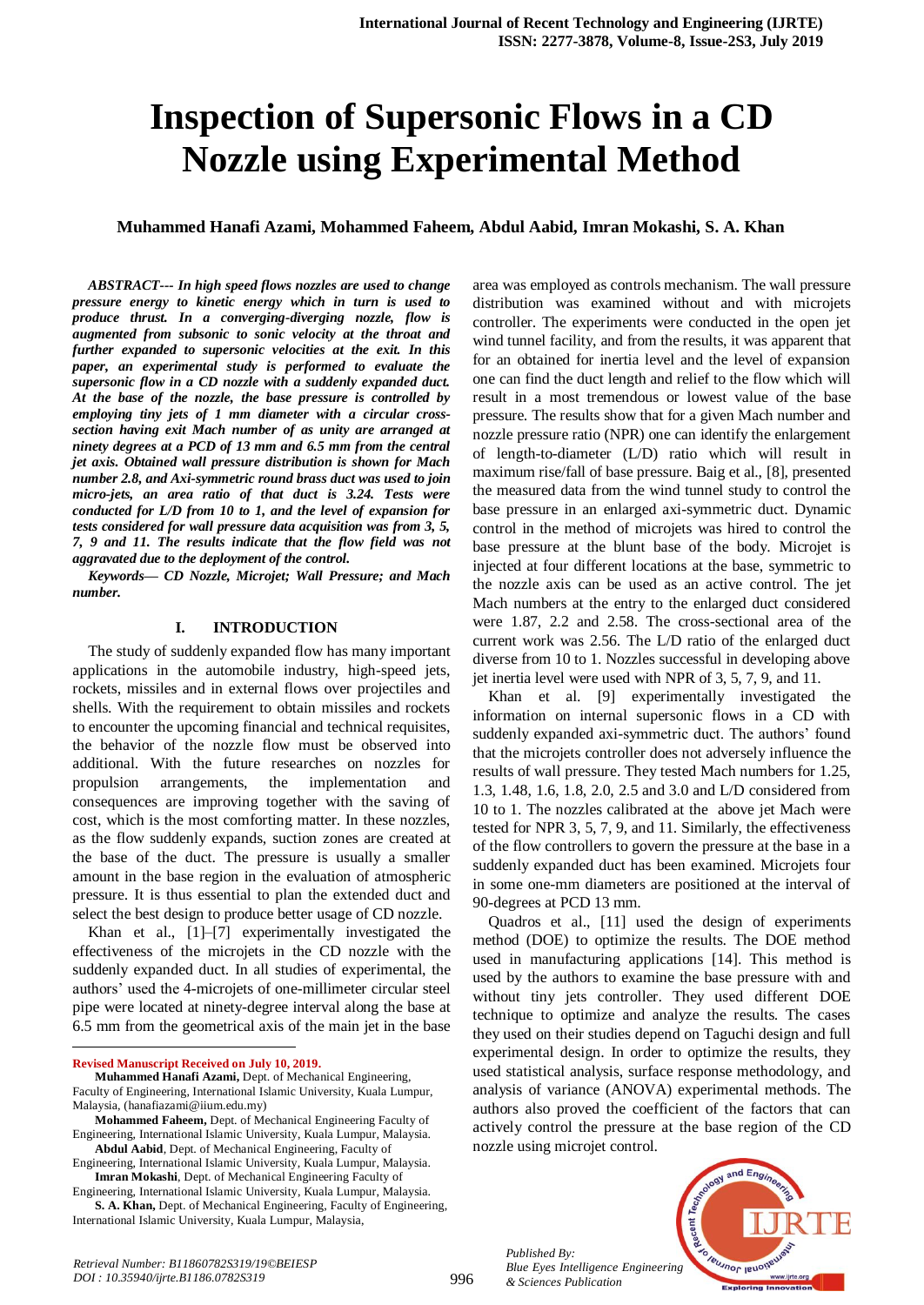Moreover, they also improved the internal flow of the wall pressure on suddenly expanded CD nozzle with the best-fitted parameters.[10][12][13]

The computational fluid dynamics method using ANSYS FLUENT [15][16] commercial code some investigations have been found from last decades few of them are specified here. An ANSYS simulation was done to find out the effect of microjets to regulate the pressure in the wake of the twodimensional convergent-divergent nozzle. The CD nozzle was modeled, and the flow was numerically simulated using turbulence K-ε models customary wall function turbulence model was independently checked from the model with Ansys CFD code [18][19]. CFD method is also used to simulate the supersonic flow over the wedge [21]. From the above literature it has been observed there is no work stated with active control effect of wall pressure distribution for Mach number 2.8 and area ratio 3.24. Therefore, in the present work, an effort is made to investigate the wall pressure distribution with active control in the form of a microjet controller under a favorable pressure gradient.[20]

## **II. EXPERIMENTAL STUDY**

Figure 1 shows the essential features of sudden expansion flow filed showing the reattachment point, expansion waves, and recirculation zone. The same concept is used to perform the experimental investigation with the application of four micro jets at the base as shown in Figure 2. Figure 2 demonstrates the setup used for the experiment in the present study which is also discussed in [17]. The investigation was performed with a full-scale experimental model consisting of pipelines, pressure transducers, and the settling chamber. In order to expand the gas through the experimental model, it is first allowed to go through regulating valves. The experimental model is a nozzle with an augmented duct. The flow leaving the duct is subjected to ambient air. Figure-1 depicts the experimental setup with the nozzle and duct where the flow expands. In the outlet boundary of the nozzle, eight holes of 1mm diameter each are drafted. Control of base pressure is achieved by passing the pressurized air through the control holes [22]. Wall pressure tapes are also present to scale the nature of the flow field, the influence of the control on the magnitude of the wall pressure in the duct. The pressure range is 0-300 psi of the transducer employed, and it has 16 channels. The sampling rate of the pressure transducer is 250 samples per second, and then the reading is displayed on the monitor and recorded. The wall pressure was recorded using mercury manometer.



**Figure 1: Sudden Expansion Flow Field.**



**Figure 2: Experimental Setup.**



**Figure 3 A View of Suddenly Expanded Duct with Pressure Tapings and setup location [13]**

#### **III. RESULTS AND DISCUSSION**

Figures 4 present the wall pressure distribution in the enlarged duct for area ratio 3.24, for some selected combination of Inertia levels. For this area ratio of 3.24 is the case of slightly increased relief for the expanding flow.

Figs. 4 presents the results for Mach 2.8. From the results, it is seen that the results at Mach 2.8 are behaving differently since the jets remained over expanded throughout for the NPR's tested. Due to the very high level of overexpansion, the starting values of wall pressure are very close to the atmospheric pressure for all the L/Ds for Lower NPR's namely 3 and 5. Due to the over expanded jets, the non-dimensional wall pressure ratios remained less than 1 whereas, this ratio was 1.5 at the lower Mach numbers. Under these circumstances when the jets are exiting from the nozzle into the enlarged duct, the wall pressure recovery takes place smoothly without variations. As the jets are already over-expanded and they attain higher wall pressure values at the exit of the nozzle, hence the peak values are 5 % above the ambient pressure as the significant wall pressure recovery has taken at the initial stage itself. Therefore, further jump in the wall pressure is not observed. As discussed earlier at Mach 2.1, the similar results are seen at Mach 2.8. At  $L/D = 10$  the control results in an increase of the wall pressure for NPR's 11, for the rest of the NPR the control effectiveness is marginal. The trend which was seen at NPR 3 at lower Mach numbers this trend continues at Mach 2.8 for NPR from 3 to 9 (Figs. 4(a)).

Fig. 4 (b) presents the identical wall pressure results for  $L/D = 8$  as was observed in the previous figure with the exception that the wall pressure fluctuation has reduced considerably and remained with 20 % of the duct length. Figs. 4((c) to (d)) represent the wall pressure results for L/D  $= 6$  and 5 with the exception that due reduction in the L/D

*Published By: Blue Eyes Intelligence Engineering & Sciences Publication* 

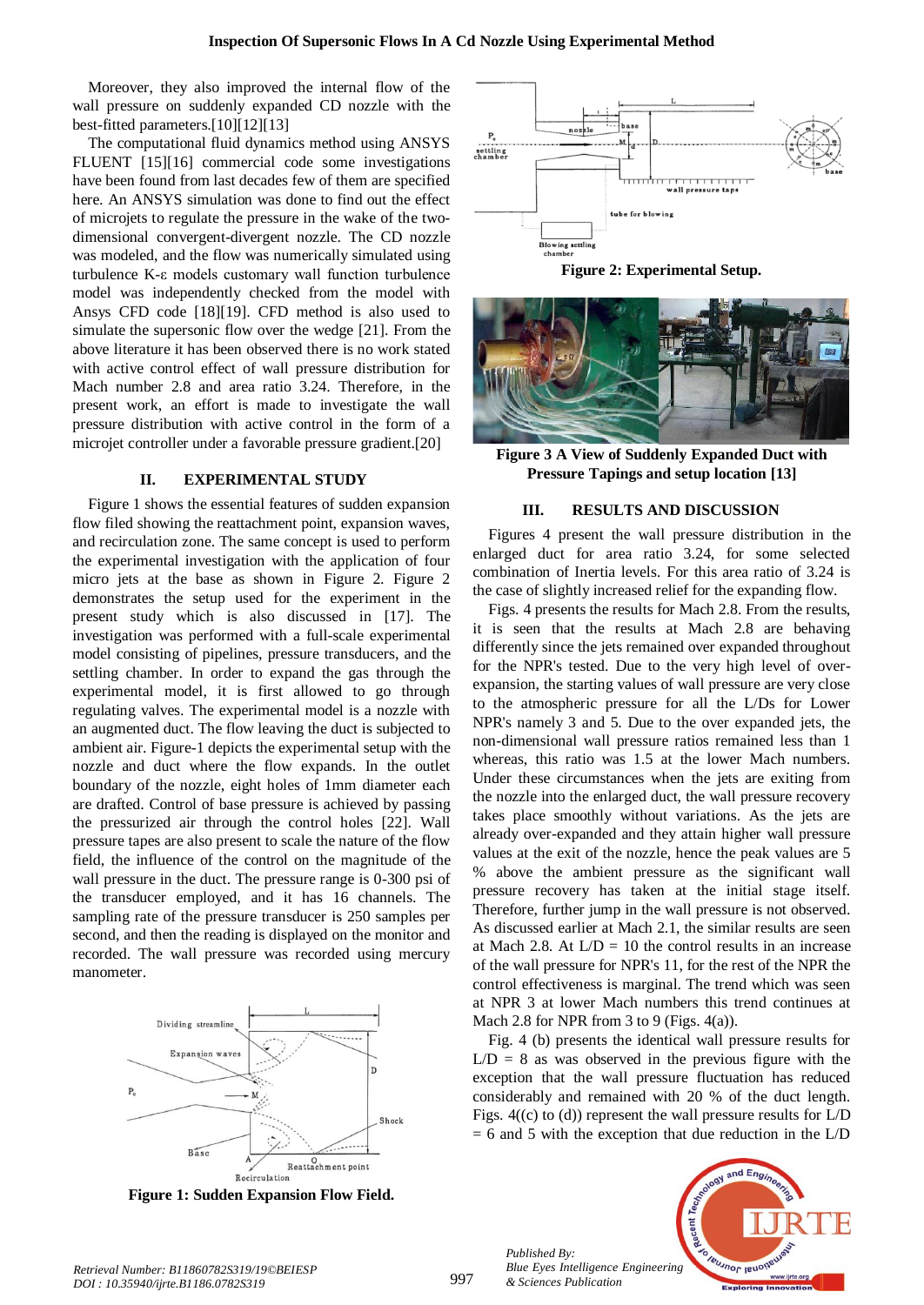ratio there are no oscillations in the wall pressure. Due to the influence of back pressure and the peak pressure values are less than that those were for higher L/D ratios namely  $(L/D = 10$  and 8) especially in respect of  $L/D = 5$ . Also, the flow field has smoothened in the duct, and wall pressure values with and without microjets are identical. This trend continues until  $L/D = 4$  (Figs. 4((e), then later for lower L/Ds like  $L/D = 3, 2,$  and 1, it is evident that this length is not enough for the flow to remain attached with the duct wall and it is suggested that these values may be ignored.







*Published By:*

*& Sciences Publication*